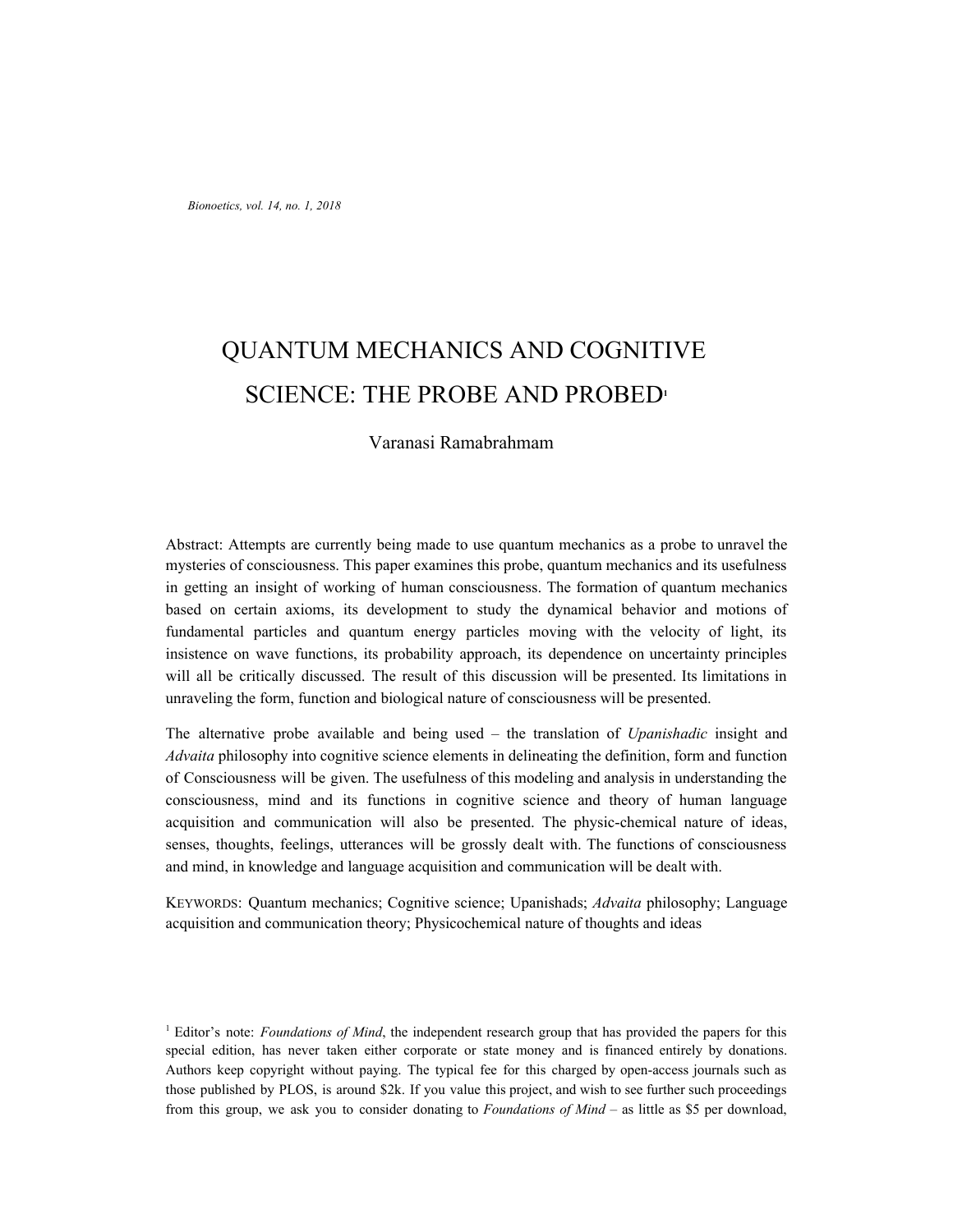through their website: http://www.foundationsofmind.org/donate. This will ensure there will be further published proceedings on the foundations of mind like this one for you and others to enjoy free.

www.bionoetics.org 123

#### BIONOETICS 124

#### INTRODUCTION

The study of the human consciousness, mind, their nature, structure and function is generally believed to be a subject matter outside the realm of the disciplines of physics and chemistry (Taylor and Green, 2002). Others feel that the study of human consciousness belongs to the domain of philosophy and psychology and concepts of physics and chemistry are not sufficient enough to explain the nature, structure and function of human consciousness. Such *feelings* convey that the consciousness of living organisms certainly cannot be described in terms of physics and chemistry, even though the neurophysiologists can describe the working of the single neuron in physicochemical terms.

Scientifically, human consciousness, knowing, perception, reasoning, intellectual abilities, understanding, experience etc., are mental processes of the vertebrate human- being, belonging to Homo sapiens species. Thus human mental processes are biological, involving physicochemical energy transitions and transformations relating to brain, spinal

cord and the nervous system (Guyton and Hall, 2004), Blakemore, 1977). Mind, which is

an expression and part of consciousness, is an aspect of human body. Mind does all human mental functions which are physiological processes. Thus psychology is physiology.

- As visualized by some, consciousness is the collection of millions of neurons and their electrochemical states, even if we have no real knowledge of chemical nature of thoughts and ideas. According to them, we neither have understood completely how living organisms originated and evolved. They feel that we may not be able to define precisely what life is nor whence it came from. All that we can do according to them is to describe the observable phenomena that distinguish living from non-living matter.
- Mathematics and modeling by computational activity can explain understanding and consciousness. About 2300 years of philosophy, 100 years of mathematical logic and 50 years of computational intelligence have been trying to understand human consciousness and model its form and function, and still a clear model is eluding scientific community (Perlovsky, 2001-chapters 11and 12). Theorems and other concepts developed by Gödel, Turing, Penrose and Putnam on mind and machine have not been sufficient to model intellect, understanding, experience and other mental processes. (Perlovsky, 2001) and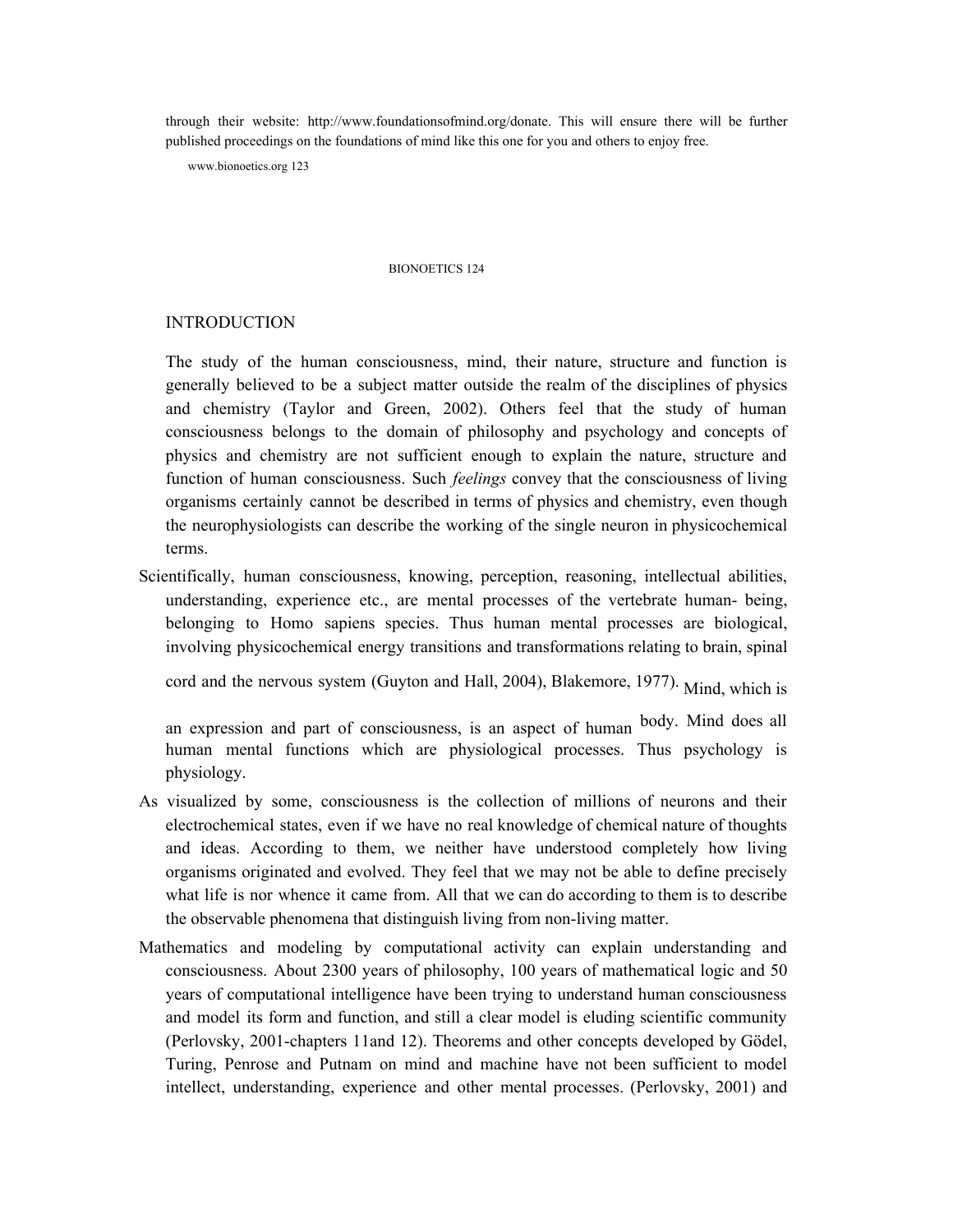Penrose (Perlovsky, 2001) sustain that the brain activity responsible for conscious understanding must depend upon a physics that lies beyond computational simulations.

Further, we are yet to formulate neural structures of consciousness. "The Physics of spiritual substance" is yet to be proposed and develop. We have also to understand the

#### VARANASI RAMABRAHMAM 125

physics of the nature of free will and the creativity mysteries. We have also to probe and determine whether consciousness is a hitherto not known new physical phenomenon or otherwise. A future direction for this research lies in the path to understand the physical nature of the symbol and emergence of consciousness using many sources including spiritual expressions..

#### THE PROBE AND THE PROBED

## THE QUANTUM MECHANICS AND COGNITIVE SCIENCE

Many are also trying to bring in quantum mechanics to unravel the working of human consciousness and mind and various types of approach to understand human consciousness are proposed and discussed. Cognitive science is union of all the studies on consciousness, mind, language acquisition and communication, natural language comprehension and many related fields. A correlation of these various propositions and discussions will be inherently influencing the studies on human consciousness and mind.

*This article deals just with the limitations and unsuitability of quantum mechanical approach in human consciousness studies and cognitive science which includes theory of language acquisition and communication studies.*

## UPANISHADS, QUANTUM MECHANICS AND VEDANTA

Ancient Indian wisdom as revealed in the *Upanishads* has a lot to say about human consciousness (Radhakrishnan, 1994, Ramabrahmam, 1997, 2004, 2005a, 2005b, 2007a, 2014, 2016). The expressions of the *Upanishads*, when translated into the modern scientific terms will benefit the fields of physiological psychology; the natural language comprehension branch of artificial intelligence, and the modeling of human cognition, language communication and understanding processes. In addition the expressions of seers and *Vedantins* can also be analyzed.

*It is the philosophical belief of the physicalists that a phenomenon has to be reduced to its smallest components to achieve a complete explanation. This is generally interpreted as*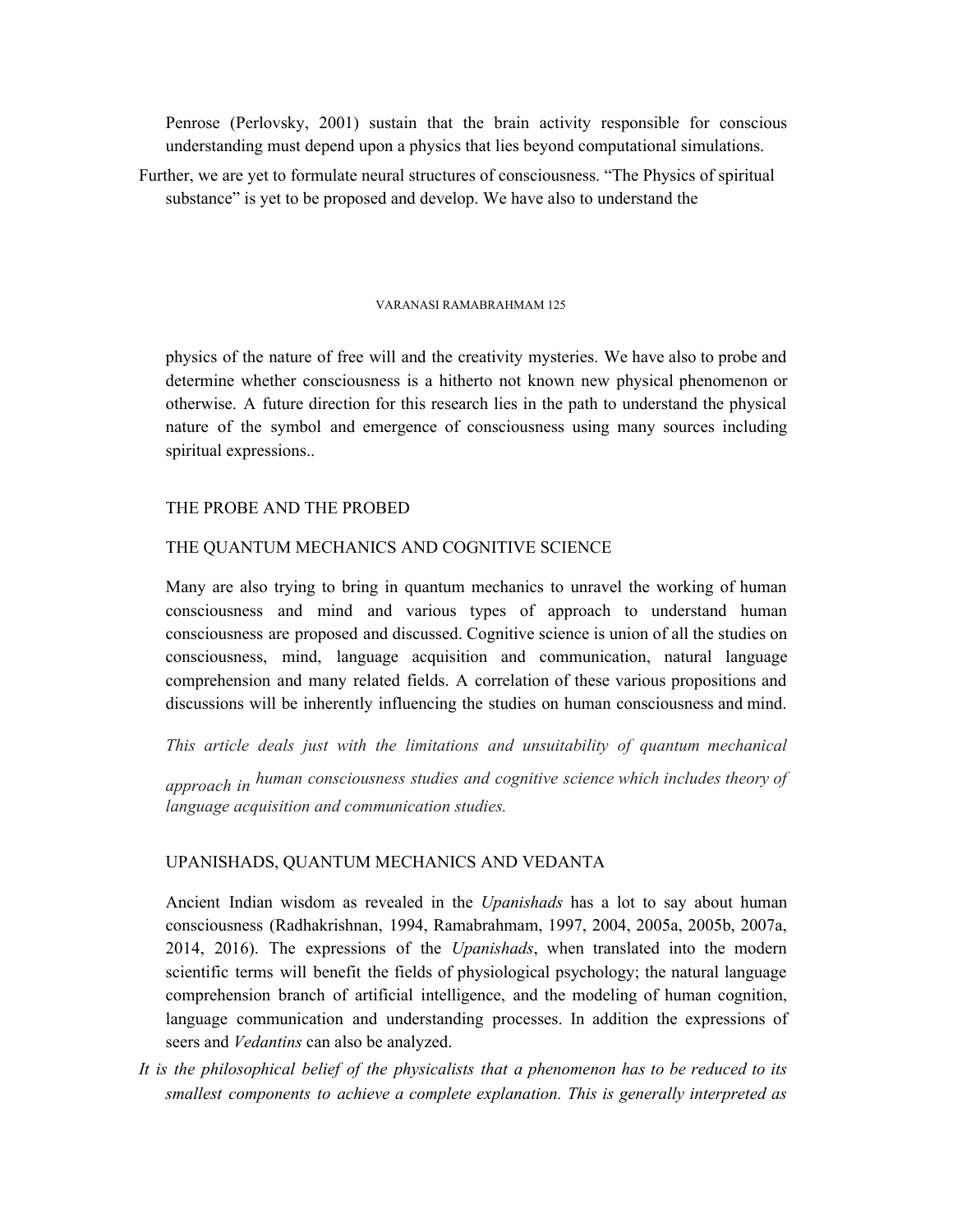*meaning that explanation could be achieved only at the lowest level of organization. This conclusion would be particularly disturbing for biologists, because at the lowest levels of organization such a reduction abandons biology, human consciousness, mind and subtleties of their working and deals exclusively with physical phenomena.*

This is one limitation of quantum mechanics. *However such reduction is not only not necessary but indeed quite impossible in consciousness studies. The support for reduction is in part the result of confusion with the process of analysis (Mayr, 2005). Analysis is and always will be an important methodology in the study of complex systems.*

#### BIONOETICS 126

*Reduction, on the other hand, is based on invalid assumptions and should be removed from the vocabulary of science (Mayr, 2005).*

In many processes of biology like consciousness studies, ageing; theoretical physics solely has no role to play. Any physical theory clubbed with chemistry and in finite times with finite velocities only will succeed with phenomena relating to human consciousness and mind. Phenomenon dealing with fundamental particles and energy particles represented by a wave function and probability of happening by integrating in tau space the wave function and its complex conjugate must be suitable in tiny dimensions of space, matter and time which only is the range of quantum mechanical approach.

Quantum mechanics is developed based on axioms and not on proven theorems. Quantum mechanics could not explain spectra of various atoms beyond hydrogen.

## MENTAL CONJECTURES IN MODERN PHYSICS AND COSMOLOGY IN TERMS OF TIME AND ENERGY:

Worm-holes; black holes; white holes; time travel; twin paradox; time dilation; singularities; real and imaginary components of time; big bang; big crunch etc., is the vocabulary that dominates the discussion of nature of time (Stephen Hawking 1989, 2001), Peter Covency and (Roger Highfield 1991). The quantum cat paradox, Wigner's friend, parallel universes, the EPR paradox, which deal with quantum mechanics make the understanding of nature of time further confusing than clarifying (Peter Coveney and Roger Highfield 1991).

*These attempts to express the nature of time using advanced mathematics seem more as intellectual exercises and the propositions based on them as mental pictures confined to the realm of happenings concerning the universe or quantum mechanics than explaining physical realities actually present in the universe, especially on planet earth as studies in*

*various disciplines and fields like chemistry and biology. Broadly speaking, quantum*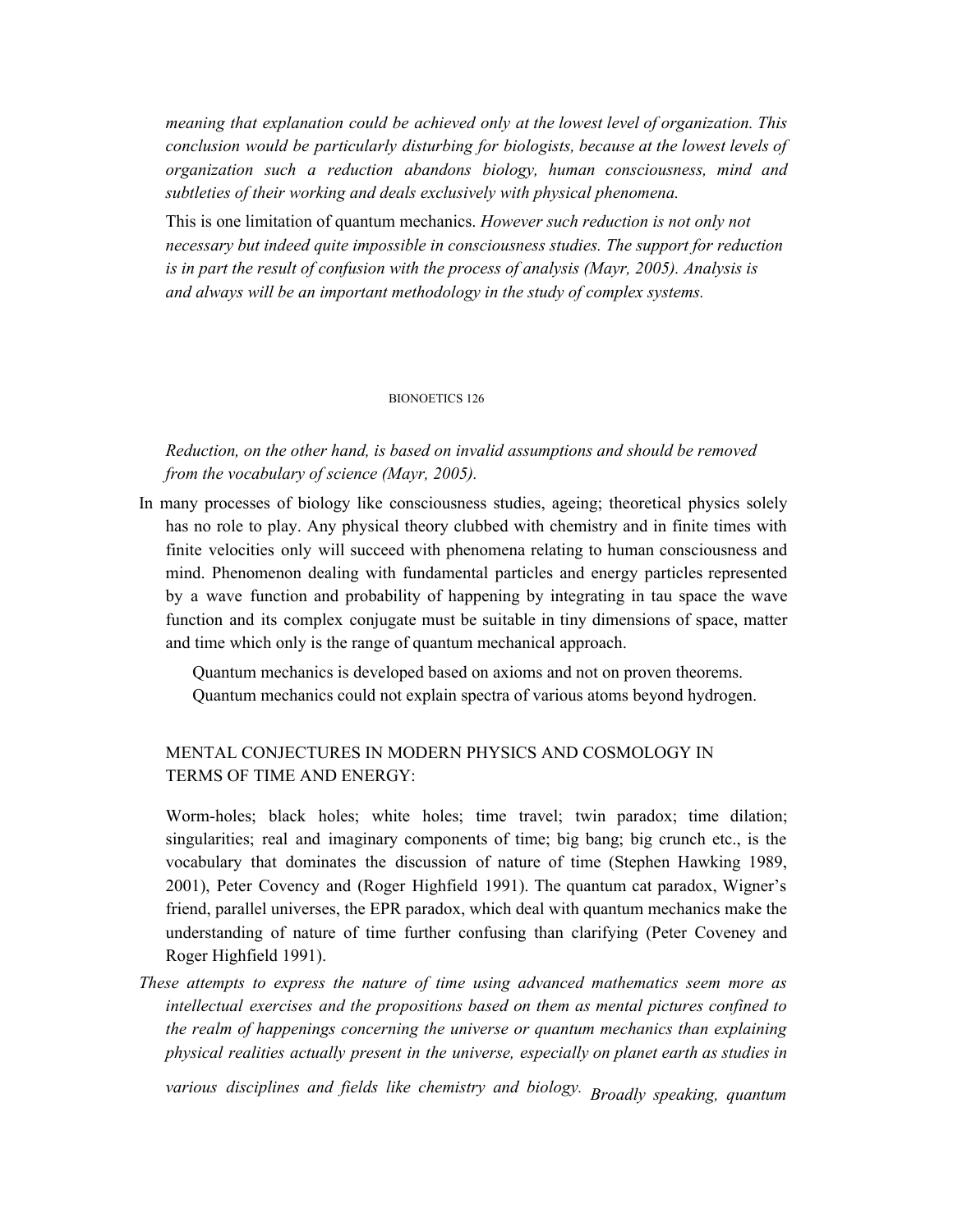*mechanics incorporates four classes of phenomena that classical physics cannot account for: (i) the quantization (discretization) of certain physical quantities, (ii) wave-particle duality, (iii) the uncertainty principle, and (iv) quantum entanglement.*

These phenomena have no application in consciousness studies as consciousness is the result of breathing process as is envisaged by Upanishadic seers and other theological interpreters and is solely classical in nature in relation to energy transformations and organic nature of matter simultaneously existing in all phase of matter.

#### VARANASI RAMABRAHMAM 127

## WAVE FUNCTIONS – PROBABILITY DISTRIBUTIONS AND UNCERTAINTY PRINCIPLE: LIMITATIONS OF QUANTUM MECHANICS IN CONSCIOUSNESS STUDIES AND COGNITIVE SCIENCE

Wave functions are functions of both time and space and can change as time progresses. An equation known as the Schrodinger equation describes how wave functions change in space and time, a role similar to Newton's second law in classical mechanics. The Schrodinger equation, applied to our free particle, predicts that the center of a wave packet will move through space at a constant velocity, like a classical particle with no forces acting on it.

- *However, the wave packets will also spread out as time progresses, and this means that the position becomes more uncertain. This also has the ef ect of turning position eigen states (which can be thought of infinitely sharp wave packets) into broadened wave packets that are no longer position eigen states.*
- *Some wave functions produce probability distributions that are constant in time. Many systems that are treated dynamically in classical mechanics are described by such "static" wave functions. The time evolution of wave functions is deterministic in the sense that, given a wave function at an initial time, it makes a definite prediction of what the wave function will be at any time. During a measurement, the change of the wave function into another one is not deterministic, but rather unpredictable, i.e., random.*
- Thus the choice of wave functions to choose, time dependent or time independent wave functions will be major obstacle in the application of quantum mechanics as consciousness studies deal with both space and time consciousness. And randomness has no use for the precise working of human consciousness and mind.
- In relation to working of human consciousness and mind; the energies taking part are not quantized nor the matter involved is neither particle nor have a wave function representation - as electron – and in nature – actually exists simultaneously as solid, liquid, gas and plasma phases – and does not travel with the velocity of light.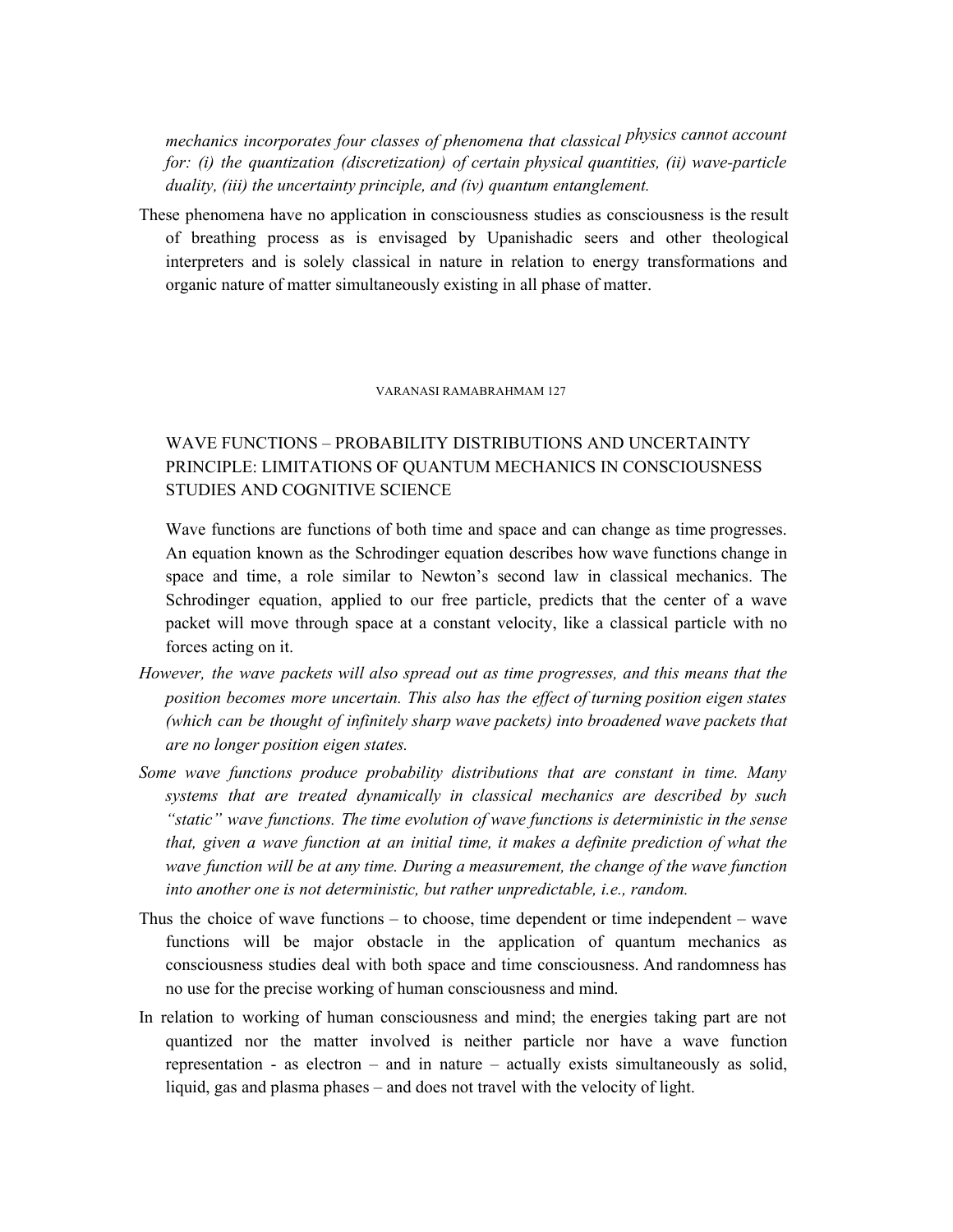- But in relation to working of human consciousness, mind and related mental functions all the happenings and events are classical i.e., velocities are not equal to velocity of light, the energies transform or change continuously and matter exists in all the four phases simultaneously and neither matter nor energy is dual in nature in these studies and is purely classical in nature.
- Classical description is also an important view of nature. Just because quantum ideas have been introduced, gravitational forces did not cease to control movements of heavenly bodies i.e., cosmic bodies like sun, planets and host of such heavy masses.
- *However the classical picture finds a limit in the quantum domain. However scientists do not know what to replace it with. This aspect of Reality, i.e. the classical limit as well as nonimmutability of the particle view of nature should be discussed. It is a major issue in Science today. However consciousness cannot be modelled in this way considering the dual nature of matter and or*

#### BIONOETICS 128

*energy. In reality consciousness is the form of infra sonic energy reflected as brain waves produce by breathing process. (Ramabrahmam, 2016).*

- Under other conditions, the same type of objects exhibit wave-like behavior, such as interference. We can observe only one type of property at a time, never both at the same time. And this suits the classical nature of human mental functions whereas quantum approach has limitations in observing the existence of one of **position or momentum** or **time or energy.**
- *Another quantum ef ect is quantum entanglement. In some cases, the wave function of a system composed of many particles cannot be separated into independent wave functions, one for each particle. In that case, the particles are said to be "entangled". If quantum mechanics is correct, entangled particles can display remarkable and counter-intuitive properties. For example, a measurement made on one particle can produce, through the collapse of the total wave function, an instantaneous ef ect on other particles with which it is entangled, even if they are far apart.*
- The quantum mechanical approach though is successful in describing the motions of fundamental particles and photons, will be of no use while dealing with the macroscopic and microscopic physicochemical changes associated with various types of conscious happenings in the observation of consciousness. And quantum mechanics is successful when clubbed with statistical mechanics in view of large number of material or energy particles.

Human consciousness modeled divorced of biological, species basis will not be truthful.

*Thus quantum mechanics deals with the motion of fundamental particles and energy quanta,*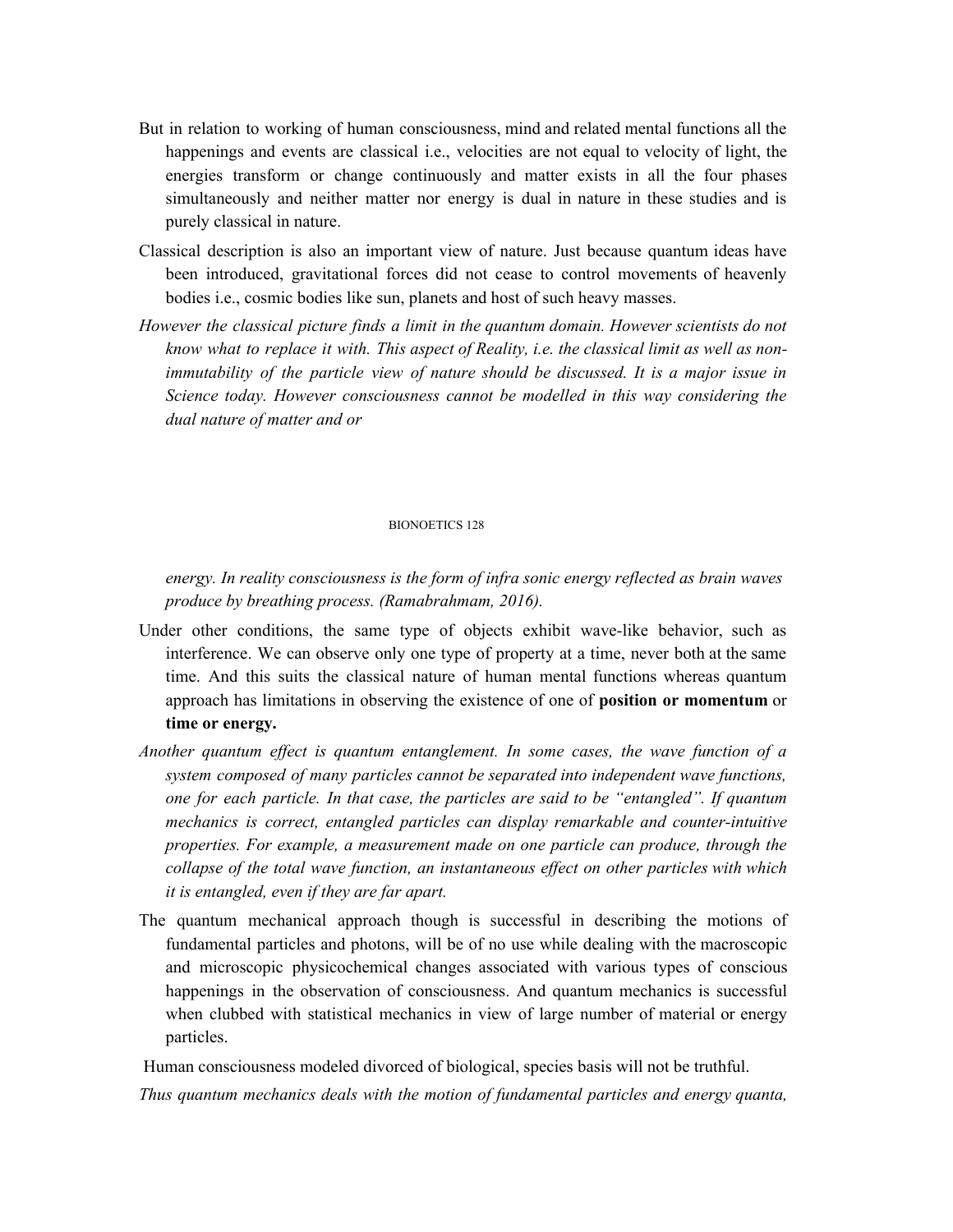*their transmission, absorption and transfer through matter or vacuum. The velocities associated and the sizes of particles/photons are not comparable to the neuron signal transmissions which happen in ionic phase through liquid medium.*

- *Quantum mechanics at present is not in the stage of clubbing these ionic-matters and energy-forms (electro-chemical and mechanical) which are classical rather than "quantal". It is also not known whether these transmissions are analog or digital. The time-periods and nature of energy transfers or transformations of these happenings are more nearer to classical transformations rather than quantum transformations at the gross level. We all know the energy transformations involving quantum processes are discrete in nature. But neural transmissions are continuous in nature.*
- The probabilistic nature of quantum mechanics thus stems from the act of measurement. This is one of the most difficult aspects of quantum systems to understand. And quantum mechanics could not explain spectra beyond hydrogen atomic spectrum.
- Depending on such a method where and when the matter and energies involved are in classical range and the energy transformations are not quantum in nature, the quantum mechanical approach to understand human consciousness has limitations and

#### VARANASI RAMABRAHMAM 129

is unsuitable in the infrasonic, chemical, physical, electrochemical energy reversible transformations which constitute the working of human consciousness and mind (Ramabrahmam, 2007, 2013, 2016).

## GIST OF LIMITATION OF QUANTUM MECHANICAL APPROACH

*Based on axioms (1) Deals with atomic and sub-atomic material particles and energy particles (2). The particles move with velocity of light. (3) Uncertainty is inbuilt. (4) Uses wave-functions and probability distributions. (5) Energy emissions, absorptions and transformations are discontinuous - quantum in nature. (6) This conclusion would be particularly disturbing for biologists, because at the lowest levels of organization such a reduction abandons biology, human consciousness, mind and subtleties of their working and deals exclusively with physical phenomena.(7)*

- Quantum approach does not talk about mental phase, process of mental functions, cognitive states, functional states of mind and control of mind and its functions.((8))
- Consciousness energies are infra sonic, in nature and are reflected in and manifested as brain waves.(9)
	- All other mental energies are biochemical, electro-chemical and mechanical.(10) Does not say anything about theory of language acquisition and communication which is done by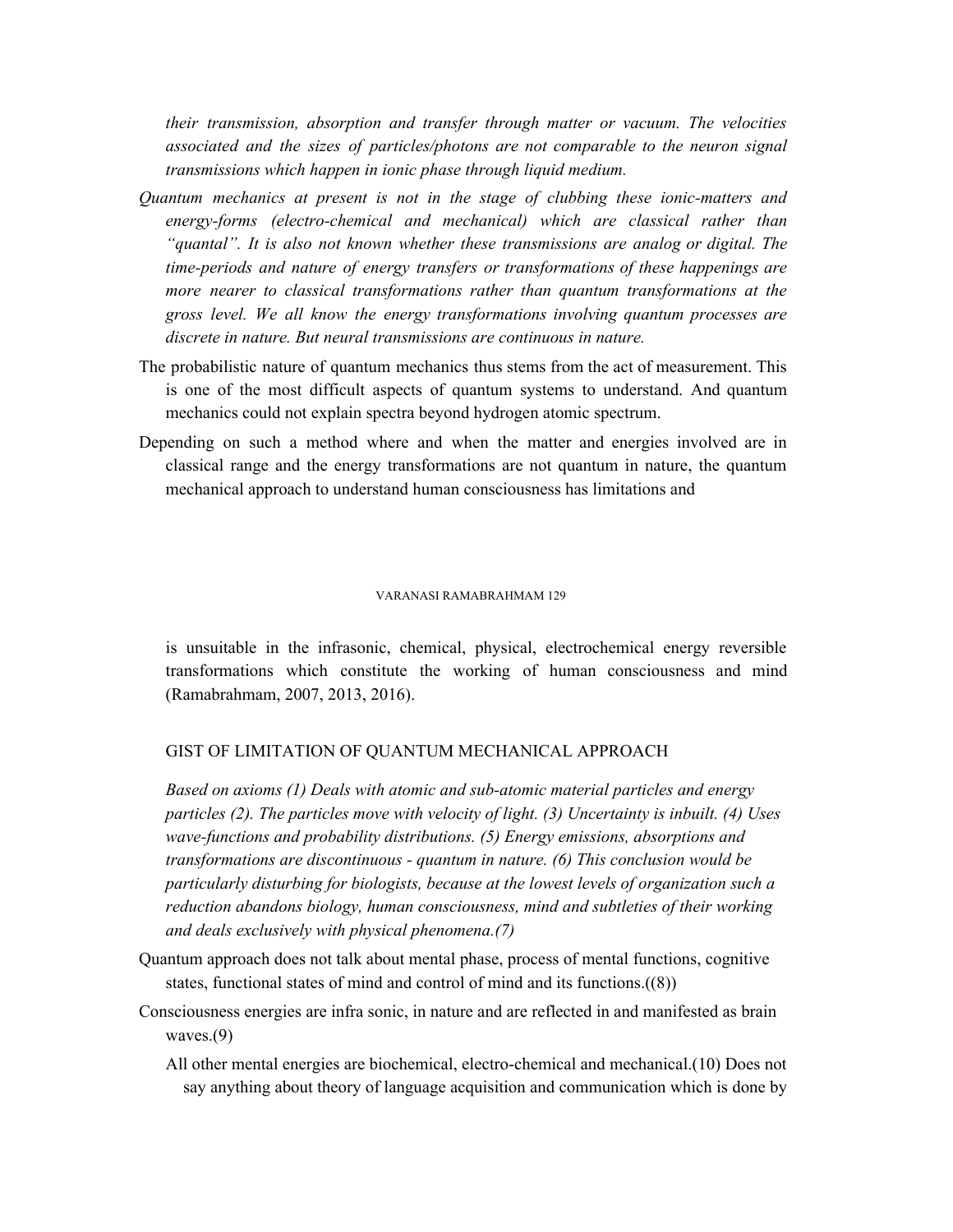Upanishadic insight takes care of points 8 to 11.

## *UPANISHADIC* INSIGHT OF CONSCIOUSNESS

- The continuous and simultaneous or alternate rise and set of the conscious states or phases of mind is an aspect of psychological time and its flow and quantum ideas have no role to play in these classical processes.
- *Atman (yasya gamanam satatam tat atma) and maya (yaya asantam pasyati sa maya or ya ma sa maya) together constitute and compose of human consciousness and are the ingredients that construct and operate human consciousness and human mental functions) 8 .*
	- *poornam adaha pooram idam poornat pootnam udachyate poornasya poornam aadaya poornam eva avasisshyate The above Upanishadic expression informs about Atman (adaha or aham) and idam, the inner mental world and mental functions taking place therein. Idam comes out as full from adaha – the full and after this release the adaha remains full. This means adaha or Atman or Brahman is both the instrumental and substantial cause*

#### BIONOETICS 130

*(upaadaana kaarana) for the formation of inner mental world. Atman also gives us dristi or consciousness. Atman, which moves always, rather oscillates in tune with the breathing process and is the result of it 8 , is both the source, guide of and absorber of maya, the chit aabhaasa or pranavam, the reflected form of the chit energy. And inner mental world is constructed by maya and associated mental functions are transformations of maya in forward and reverse directions, technically known as vivartanam. "mayaamayam idam jagat" sentence informs this.*

## HUMAN CONSCIOUSNESS AND MENTAL FUNCTIONS: THE BEING AND BECOMING OF MIND

Cognitive sciences often rediscover philosophical analyses painstakingly. A better policy to understand and model human consciousness and mental functions would be first to learn what philosophy (Eastern or Western) teaches us about human consciousness and mind in this regard, and then move on to experimentation and model–building within the scope of positive sciences. The aim of this research paper is to present such a possibility of using *Upanishadic* insight to model and understand the form, structure and functions of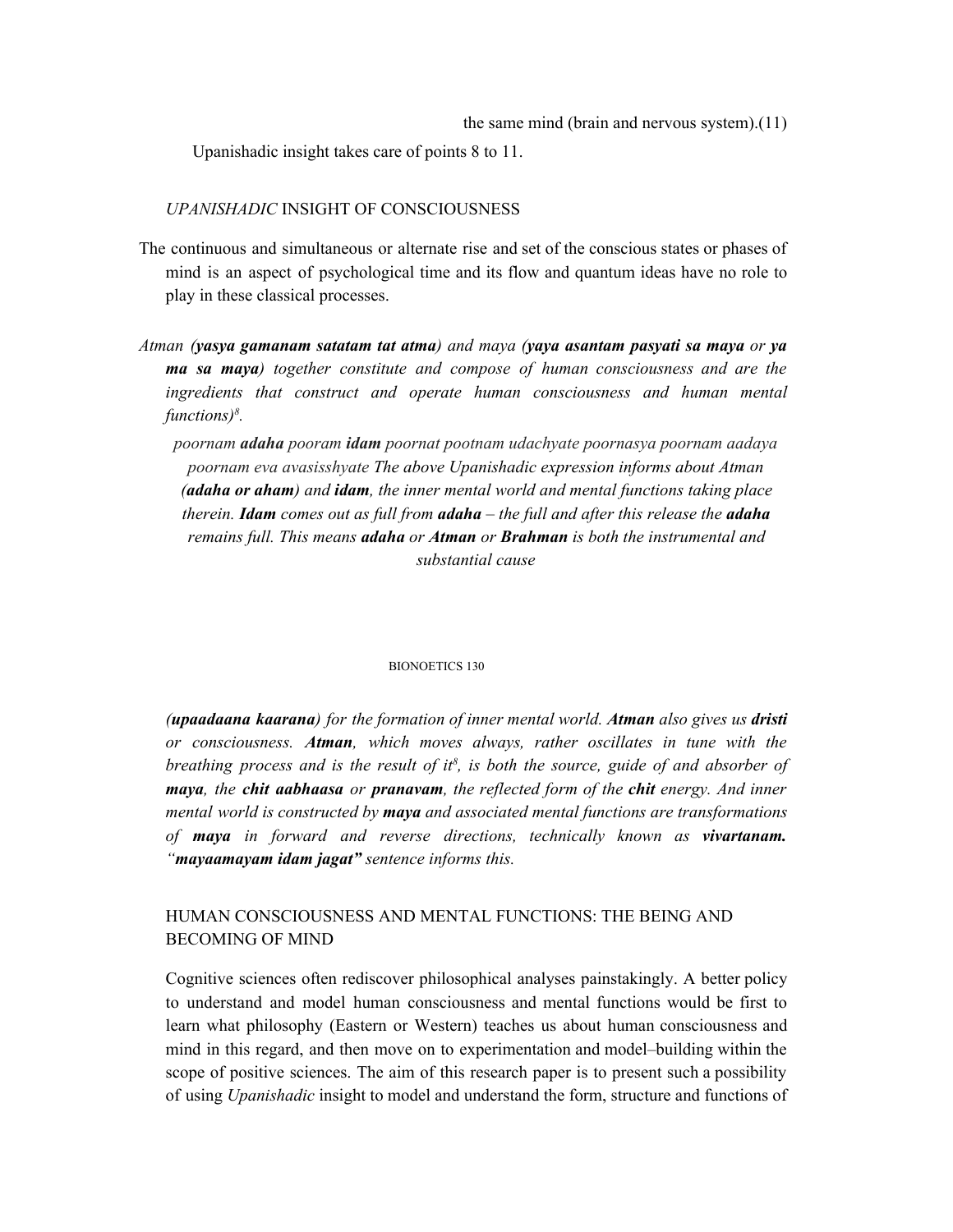human consciousness and mind, and to provide as well necessary hints to develop software which would model the tasks of mind.

*Ancient Indian philosophical insight as revealed in the Upanishads has a lot to say about human consciousness 1-14 . The expressions of the Upanishads, when translated into the modern scientific terms will benefit the fields of physiological psychology; the natural language comprehension branch of artificial intelligence, and the modeling of human cognition, language communication and understanding processes.*

## FORM OF PURE CONSCIOUSNESS AND MENTAL AWARENESS *-* THE INGREDIENTS OF HUMAN CONSCIOUSNESS

*Thus, Atman's (Self) existence is proposed by the Upanishads 1 . Upanishads are source-books of Atmajnana, the Knowledge of the Self. Upanishads, as described above, construe the state of Atman or Self as the real 'I' state. Upanishads say that the 'I'- awareness is human consciousness. They understood the state of Self - pure consciousness or unoccupied (mental) awareness - as the real identity of "I", and proposed that state as the natural, original and ground state of human mind 4-6 . When studied with an open mind and further contemplation, thus it becomes clear that Upanishads are actually texts of science on human mind. The Knowledge of Self as revealed in the Upanishads is an integrated psychology in mental energy-presence and transformation terms.*

#### VARANASI RAMABRAHMAM 131

## THE SCIENTIFIC INSIGHT OF PURE CONSCIOUSNESS AND MENTAL AWARENESS AND FUNCTIONS:

- *Atman provides pure consciousness and it is the human consciousness and has following structure: Human consciousness, in the form of and characterized by Being-Pure Consciousness-Bliss is:*
- *i) an Oscillating Energy-Presence i.e., an infrasonic bio-mechanical oscillator, which is the result of breathing process and the subsequent rhythmic gaseous exchange in the lungs, issuing out mental energy pulses frequency of 10 Hz (a time-period of 10 -1 sec) is the real source of mental energy, the Being of Mind and*
- *ii) its reflected (in medulla oblongata or reticular formation) virtual energy-pulse series (becoming of mind – mental awareness) together constitute human consciousness and are the ingredients of human consciousness 8*
- *Human consciousness based on this proposition can be viewed as comprising of Pure Consciousness (Being of Mind) and Awareness (becoming of mind). Atman (mental or psychic energy source) takes care of the consciousness part and maya (reflected mental*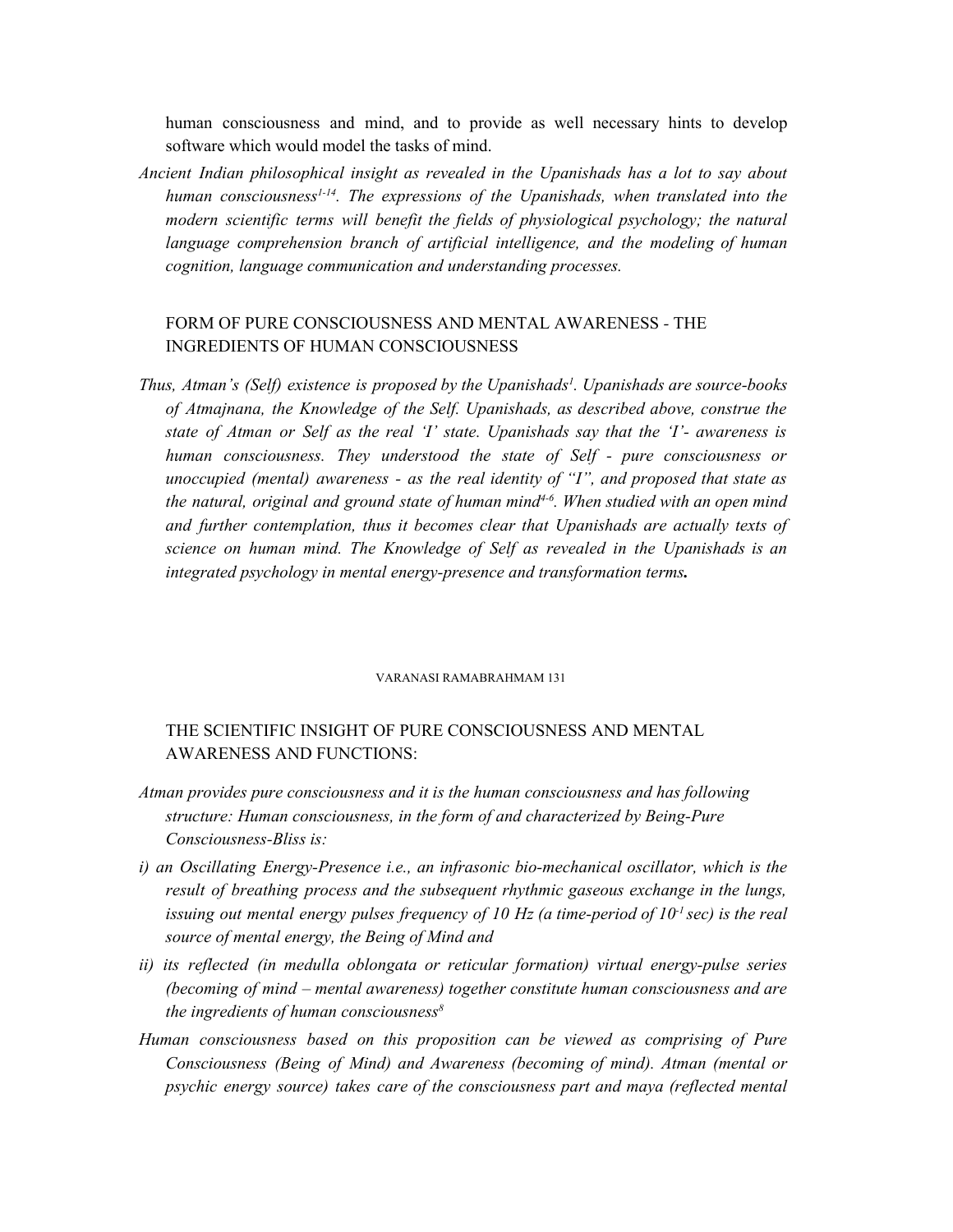*energy virtual form) and its forward and revere-transformations take care of the awareness part. Thus Atman is proposed to be an infrasonic mechanical oscillator giving*

*out mental energy pulses of frequency 10 Hz (time-period of 10 - 1 sec.) 10 Hz is the*

*frequency of this mechanical oscillator according to both western science and eastern philosophy and theory of language acquisition and communication. The enormous number (300 million) and surface area (70 square meters) associated with alveoli constituting this bio- oscillator/.bio-maser produces enormous amount of mental energy though the frequency is in the infrasonic range. [It is interesting here to mention that the mental rhythms detected by the experiment by German scientist Hans Berger <sup>15</sup> using EEG (electro-encephalogram) also have the same time- period of 10 -1 sec]*

## PHYSICAL OPTICS ANALOGY OF FORM OF PURE CONSCIOUSNESS- BEING AND MENTAL AWARENESS AND FUNCTIONS-BECOMING OF MIND *The*

## *famous bi-prism experiment of Fresnel in physical optics studies describing and*

*explaining the formation of interference pattern of dark and bright bands on a screen from a point light source is a very apt analogy to state, describe and understand the real nature of the Atman as an oscillating source of mental energy and the virtual (unreal) nature of maya as reflected virtual mental energy pulse series. Atman is similar to the point source of light and maya to the virtual (unreal) source(s) formed from light reflections in the bi-prism (Concept Diagram II). As is known, the two virtual sources thus formed in turn serve as the two coherent sources responsible for the formation of interference pattern during which process the real point light source remains untouched and unchanged but its presence is essential for the formation of the virtual (unreal) sources and consequent interference pattern. So also transformations of maya give rise to various mental phases, functions and activities, while the real source of mental energy, Atman, is untouched and unchanged or not transformed but is essential for the*

#### BIONOETICS 132

*existence of awareness as (human) consciousness and simultaneously for the awareness of activities of the mind and body as transformations (beings / becomings) of Atman and maya Thus mental energy pulse series reflected in Medha,(can be medulla oblongata or reticular formation?) termed as maya, are virtual (unreal-mithya), but are same in content, form and nature as the real mental- energy presence (Atman) just as reflected light energy is same as light energy from source in content, form and nature. Maya is also known as reflected chit and or primordial sound (Ramabrahmam, 2005 to 2016).*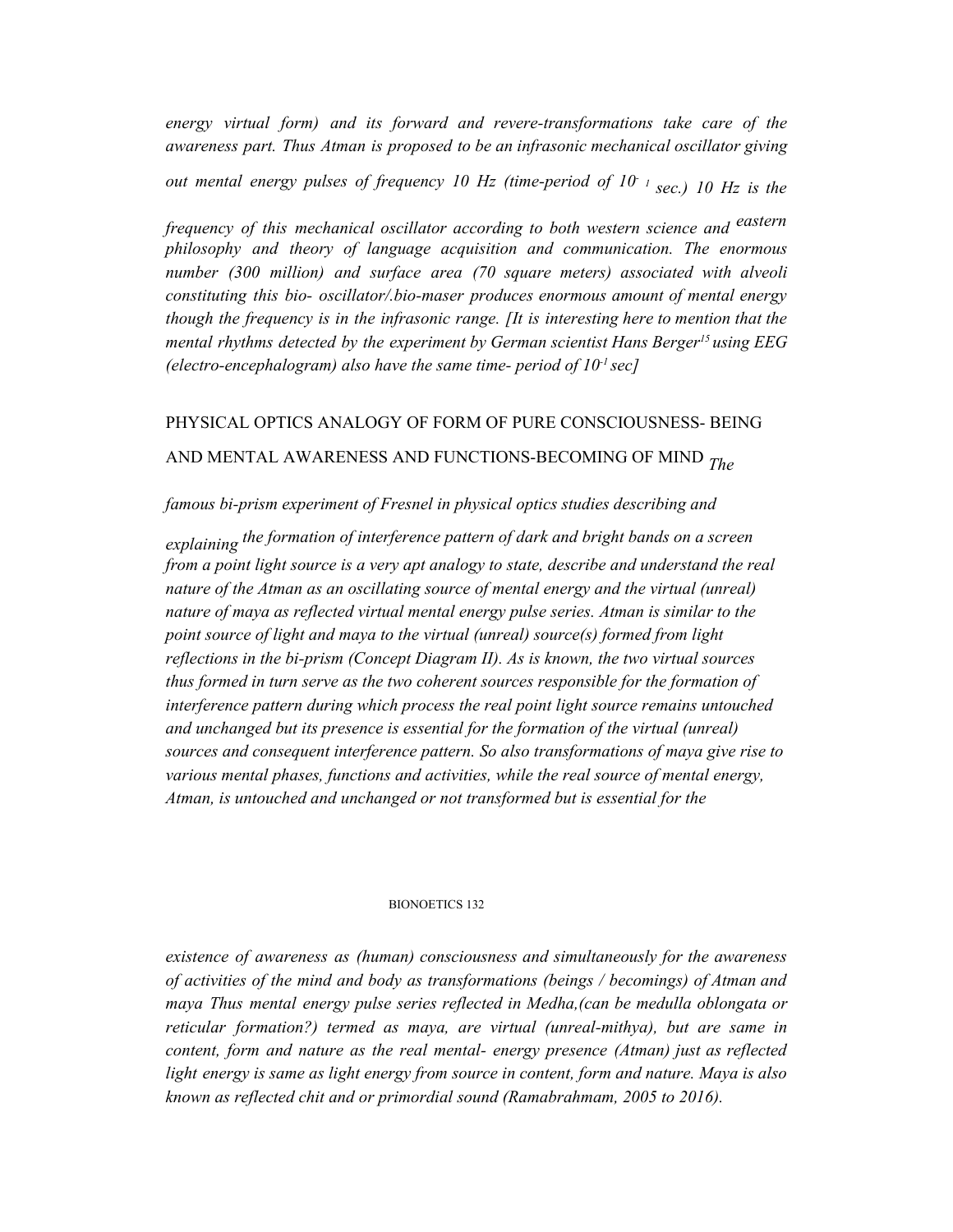## THE GIST OF ABOVE PROPOSITION:

- *1. Human consciousness is an energy-presence in the form of bio-oscillator /maser/ laser issuing out mental energy pulses.*
- *2. Human consciousness is a series of awareness responsible for and constituted by mental energy pulses generated by breathing process and the consequent gaseous exchange taking place in the lungs.*

*3. The time period of one mental energy pulse is 10 -1 sec. 4. Human consciousness as oscillating energy-presence is the provider of mental energy, mental time space and awareness.*

*5. Human consciousness is an awareness of both mental activities and their cessation. 6. Modulation and demodulation – the forward and reverse becoming - of virtual mental energy carrier pulse series maya in two stages is the process of all human sensing/ learning/knowing/expressing/teaching/perceiving/doing intellectual operations/ thinking/ understanding/experiencing associated with human acquiring and imparting knowledge through languages or otherwise about the disciplines and skills (painting, singing, dancing, car-driving etc., and the ability to perform the skills.*

- *7. Human consciousness is the result of breathing process and is an oscillating energy presence. Energy released from such an energy presence and its flow is the current of awareness flowing throughout the body and makes the body active cognitively by activating neurons, proteins-the biochemical hardware, similar to electric current flowing throughout a television set makes it active in conjunction with hardware within and apparatus that sense, receive and reproduce the information.*
- *Human consciousness creates conscious relationship between body functions and mental functions and also can dissolve such relationship. When such relationship is dissolved the right identification of "I" happens. The real identification of 'I" provides the natural or normal or ground state of mind.*
- *The natural or normal state of human mind is peace; bliss; silence. Mental functions form veil over this natural state and superimpose themselves on this pure consciousness as awareness and pure consciousness transforms into simultaneous existence of consciousness and awareness. The awareness creates self-consciousness also in the individual and then the individual relates oneself to the body, gender, social status, nationality, mental traits etc., and "falsely" identifies with all of them with an egoistic mind.*
- *Simply put, according to Upanishads, human mental functions are the forward and backward transformations of chidabhasa or maya - the carrier (in the sense of carrier radio wave in broadcasting and reception process) cognitive-energy pulse series, modulated by energies sensed through sense organs*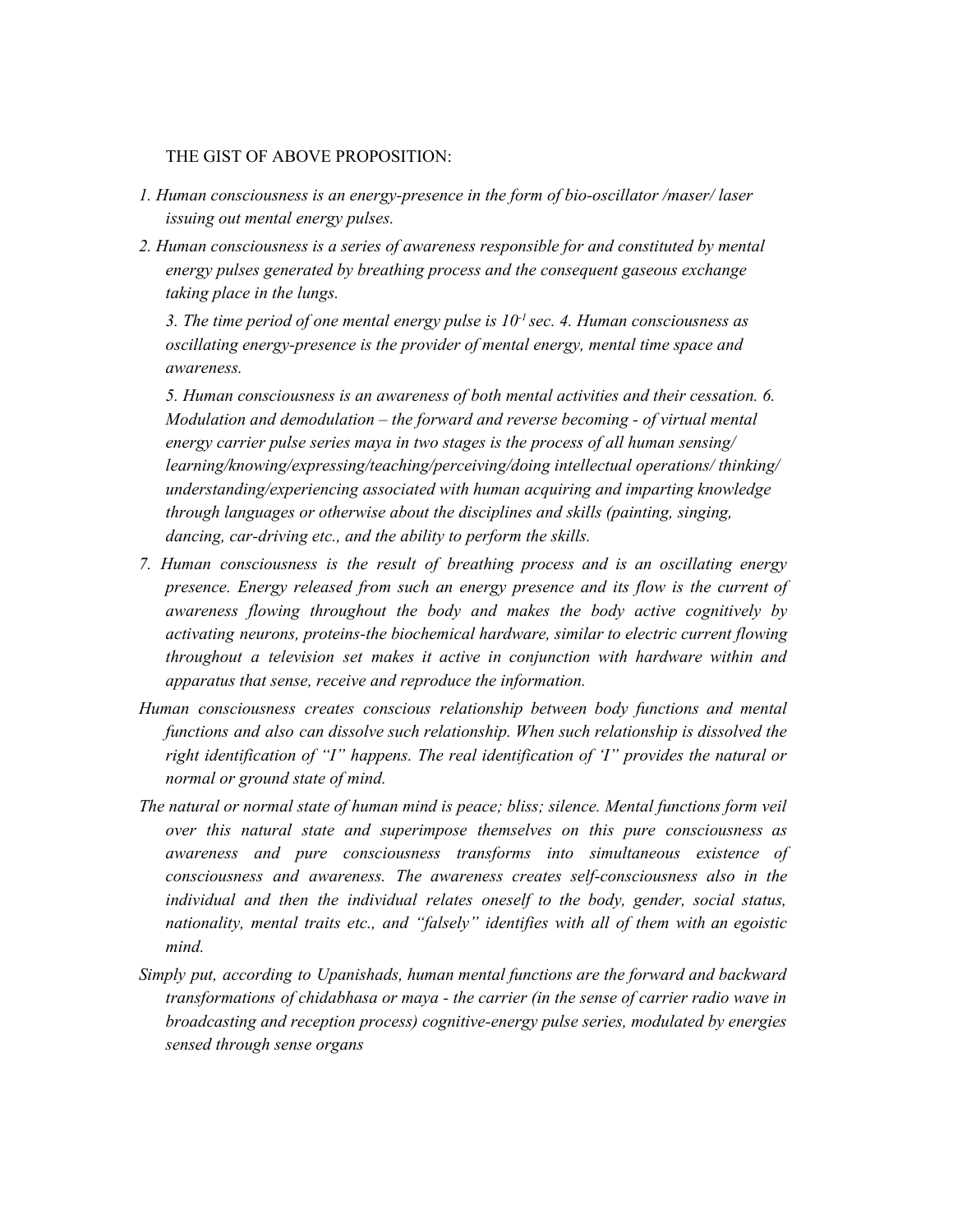#### VARANASI RAMABRAHMAM 133

*or the stored information as potential energies retrieved (as vasanas - object-experiences first and then jagat [inner world] as feelings/thoughts/perceptions) and demodulated to give humans knowledge, experiences etc. (Concept Diagrams). The transformation of maya, reverse transformation of maya and cessation of transformation of maya - the dvaita and advaita conscious states respectively- taking place simultaneously, consecutively and alternately is the structure, form, function, state and essence of human consciousness, mental functions and cognitive processes (Concept Diagrams).*

*Maya which is also known as pranavam, and its transformations understood in combination with the Sabdabrahma Siddhanta throws light on language learning and communication processes. Sabdabrahma Siddhanta based on Upanishadic wisdom provides four modes of language communication and reception process; para-- mode of awareness--; pasyanti –mode of verb or sense or mood--; madhyama -mode of sentence,-- and vaikhari –mode of utterance in sound form, which can be successfully used to understand human language acquisition, communication and usage processes.*

#### **CONCLUSIONS**

1 Human consciousness is awareness of human mind. 2. Human consciousness is the result of the breathing process and the consequent rhythmic gaseous exchange in the lungs and is an oscillating energy-presence in the form of a bio-oscillator issuing out mental energy pulses of frequency 10 Hz. 3. Human consciousness is **not** a term denoting any of an individual, individual's body, self-consciousness, the social status, age, gender etc., 4. Human consciousness is the **unoccupied awareness** in the individual in the *Jagrat Sishupti* (wakeful sleep) consciousness state when peace, bliss, silence and oneness or non-duality is experienced. 5. Human consciousness is not a person, a thought, a sense, an experience or an understanding. It is a **consciousness** which transcends all these and is a non- transforming **seer** and **witness** to all these and is revealed and experienced as peace or bliss or silence in wakeful sleep conscious state- the mind-transcending phase when all mental activities in the form of thoughts and senses etc, -cease to be. And one has to refer to this natural and normal mental state when one refers to human consciousness. 6. Human consciousness is unceasing, undivided continuous blissful awareness. 7. Human consciousness is a consciousness present always and is super-imposed but untouched by mental functions during wakeful (*Jagra*t) and dream (*Swapna*) conscious states and becomes sense/mood or thought or expression. Self-consciousness arises in these two states and then 'I' is identified with individual's body, sense and thoughts about I, me, mine, mental capabilities, gender, social status, age etc, and masks pure consciousness /. In deep sleep (*Sushupti*) conscious state (like zero in number system without value but is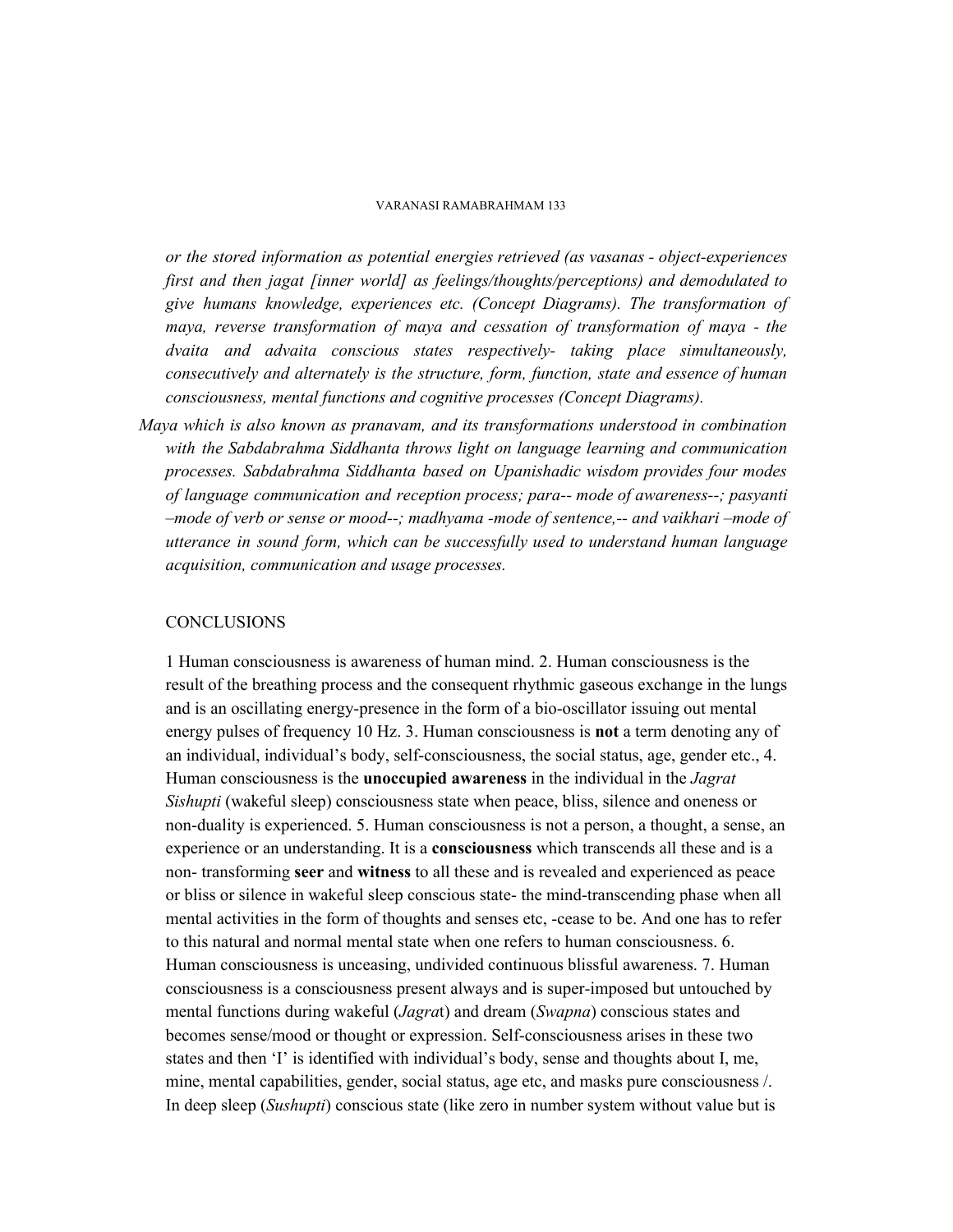essential and significant) there is no awareness of the body, the within or without of the body. No 'I' expression, thought, feeling or sense or experience relating to individual exists in this mental phase.

#### BIONOETICS 134

8. Human consciousness is an eternal consciousness transcending the three conscious states – wakeful, dream and deep sleep- and observes all the mental activities or cessation of such activities taking place in these three mental phases. It is also present during these phases as continuous consciousness/awareness to happenings within and without of the body. 9. Human consciousness sources the mental energy and mental time-space necessary for the origin, form, structure, function and cessation of human mind and its activities. 10. Human consciousness is divided into four consciousness states of mind. They are Wakeful Sleep (*jagrat sushupti)*, DeepSleep (*sushupti*), Wakeful (*jagrat*) and Dream (*swapna*) providing unoccupied awareness, awareness of without of the body and awareness of within of the body respectively giving *advaita* and *dvaita* conscious states of mind 11. Human mind is a combined operation of human consciousness (**Self-***Atman*) and transformations of its reflected and virtual mental energy reflection *maya* or *pranavam* comprising of modulations and demodulations to it-constituting inner mental tools associating closely with, stimulating and receiving stimuli from sense organs and action organs. 12. Human mind is the manifestation and functional form of human consciousness. It is a tool for human cognition and communication, intellectual operations, storing and retrieval of human experiences/understanding/sense (meaning of an utterance/expression) and relates the individual to the body, personality traits and social status. Human consciousness both observes and transcends all these. 13. Human cognition takes place in the simultaneous play of *dvaita* and *advaita* states of human mind. In *dvaita* state a differentiated perception of *knower-knowing-known* is experienced. In the *advaita* state the sense/understanding/meaning of utterance/expression becomes cognition element to consciousness and the knower and known dissolve into knowing. Only consciousness is present in the *advaita* state. Consciousness is split into consciousness and awareness in the *dvaita* state. 14. Human language learning/understanding and communication processes happen in the interplay of *Bhakti* (*advaita*) and *vibhakti (dvaita)* states of mind. 15. Human knowing and communication process is a quick successive transformation of four modes of cognition/language. The modes are:

*I. Speaker/Teacher: communication:*

(a) *Infrasonics:* Pure Consciousness/Purport/Unoccupied Awareness (Meaningful Experience or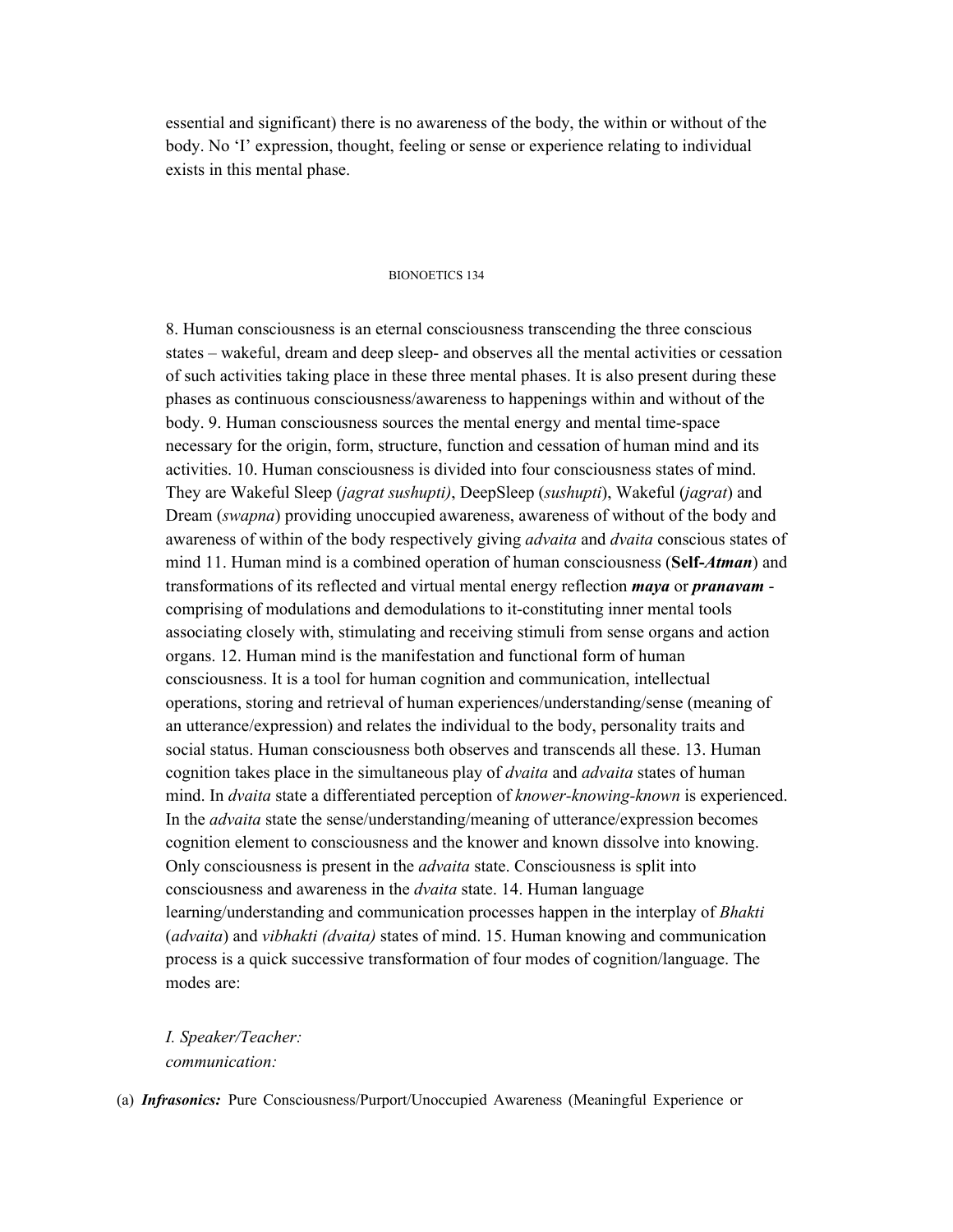Experienced Meaning- *para*) *Bhakti* : experience of import *Infrasonics*

(b) *Biochemical:* Understanding/ Experience/ Sense/ Mood/Volition/ Intuition (*pasyanti*) state of verb

#### VARANASI RAMABRAHMAM 135

(c) *Electrochemical:* Perception/Thinking/Feeling (*madhyama*) *vibhakti* : state of subject-verb-object

(d) *Mechanical:* Utterance /Expression (*vaikhari*) *vibhakti* state of subject-verbobject in audible form

*II. Knower/ Listener/ Learner: knowing/ learning, cognition and understanding:*

(a) *Mechanical/and other energy forms' stimuli:* Knowing (through sense organs)- vaikhari

(b) *Electrochemical: Perception*/Thinking - madhyama

(c) *Biochemical: Understanding*/ Experience/Sense/mood/Volition/Intuition -pasyanti

(d) *Infrasonics: Pure Consciousness*/Purport (Meaningful Experience/ Experienced Meaning)/Unoccupied Awareness- *para*.

16. Human cognition and communication is the result of modulations and demodulations relating to mental energy pulse series similar to the modulation and demodulation happening to carrier radio wave during transmission and reception of radio and television broadcast and telecast.

The aid of philosophical insights of consciousness and mind and its functions available in eastern and western systems have to be taken as presented in this article In view of its essential nature and features – wave functions, wave-particle duality of matter and energy-dealing with only inorganic phase of matter; and various quantum effects, produced; discussed in this paper, not suiting classical behavior of matter being present in all phases and classical energies - mechanical, chemical, electrochemical, biochemical, transforming continuously, thus classically - dealt with quantum ideas have no role to play in consciousness studies, cognitive science including theory of language acquisition and communication.

> Associate Professor of Physics (Retired) K.M. Centre for P.G. Studies, Pondicherry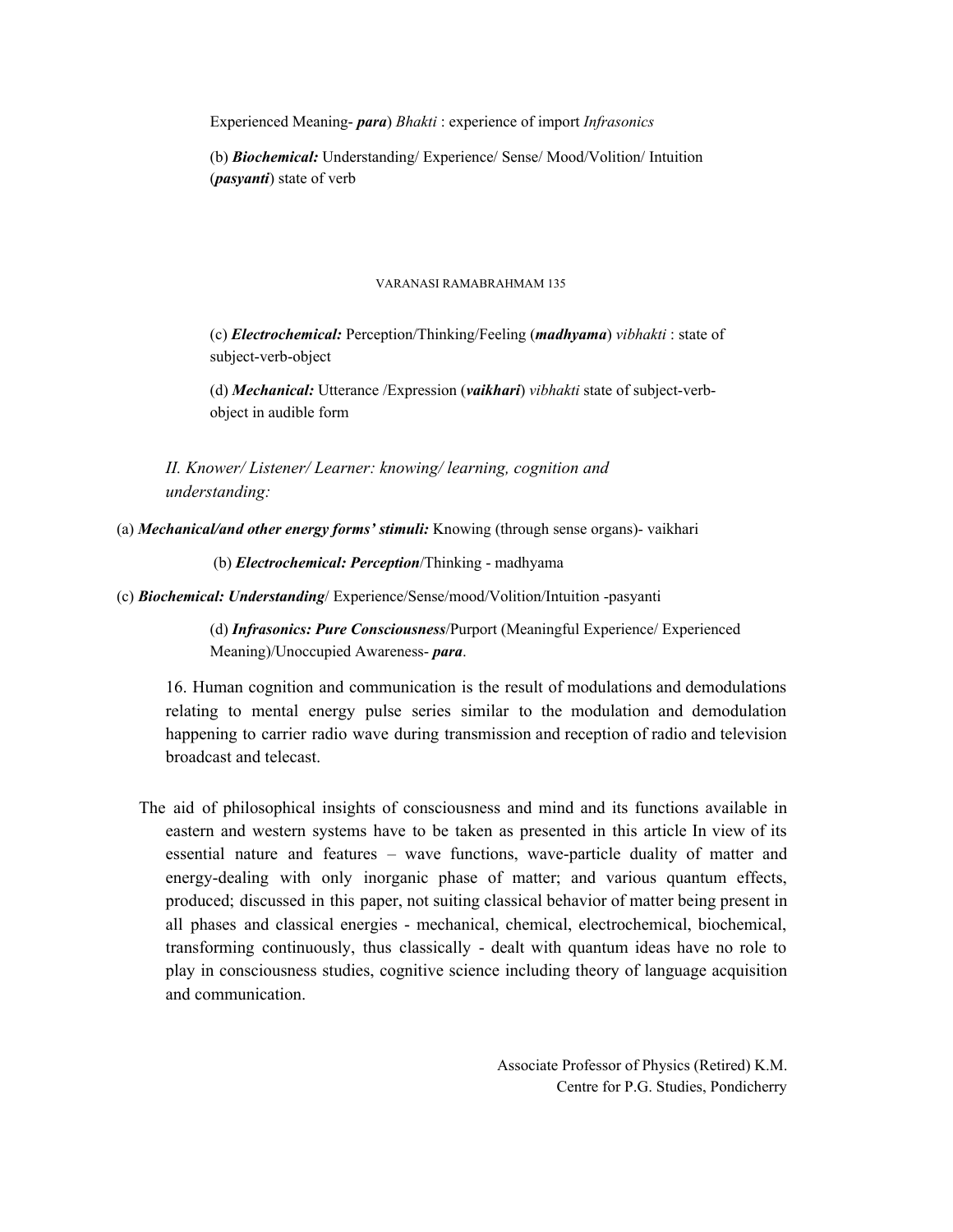H.No.27-10-6, Near Subbarayudu Temple Sriramapuram, Bhimavaram – 534 202, Andhrapradesh, India e-mail id: rbvaranasi@gmail.com

## BIONOETICS 136 **CONCEPT DIAGRAM I and II** *STATES OF CONSCIOUSNESS – MENTAL TIME - SPACE*

PHASES OF MIND WAKEFUL SLEEP *JAGRAT SUSHUPTI*

**BEING Mind is active** and functions if willed.

Sense organs are alert and in functioning state and action organs are ready to function. Through Meditation one reaches this state. Also known as State of Self,Silence, Bliss, Peace, **Unoccupied awareness** Pure consciousness Divine consciousness Real 'I'-state etc.**Time and Thought- transcendent phase of mind.** Natural or original or ground state of mind

WAKEFUL *Jagrat* Self Consciousness **Mind is active**. Sense and Action organs

*Virtual "I"* are active are in working state. All learning/expressions take place in this

Reversible Becoming state. known Phase **Idam** as *awareness* of thought *of* processes. *without* state. Also

## *IDAM*

**Time-conscious** *JAGRAT*

SELF *ATMAN* REAL 'I' Source of mental energy Mental time-space Continuous Consciousness *INTRASONICS* / BIOCHEMICAL/ ELECTROCHEMICAL

MIND *AWARENESS*

*Electro-chemical / Mechanical*

*Cognition Cognition-related Process organ movements Inner mental Five kinds* tools of action Sense Organs /reaction

Action Organs

.

DEEP SLEEP *SUSHUPTI* **Mind is dormant** and absorbed in *Maya* (*virtual* mental energy) and not active. Sense and action organs are not in functional state. No awareness of cognitions or inner mental world or memory No thought process takes place. State of cessation of mental activities. **Time-unconscious and thought, sense- or urge– absent phase of mind.**

DREAM Self-consciousness **Mind is active**. Sense organs are in dormant state. Actions organs will be functioning if necessary. Phase of thought processes. Also known as *awareness of within* state. **Time -conscious**. *SWAPNA*.

VARANASI RAMABRAHMAM 137

## **Transformation**

#### **of** *Maya*

\* Eyes, ears, nose, tongue and skin are *sense organs*.\* Movements related to hands, legs, vocal chords,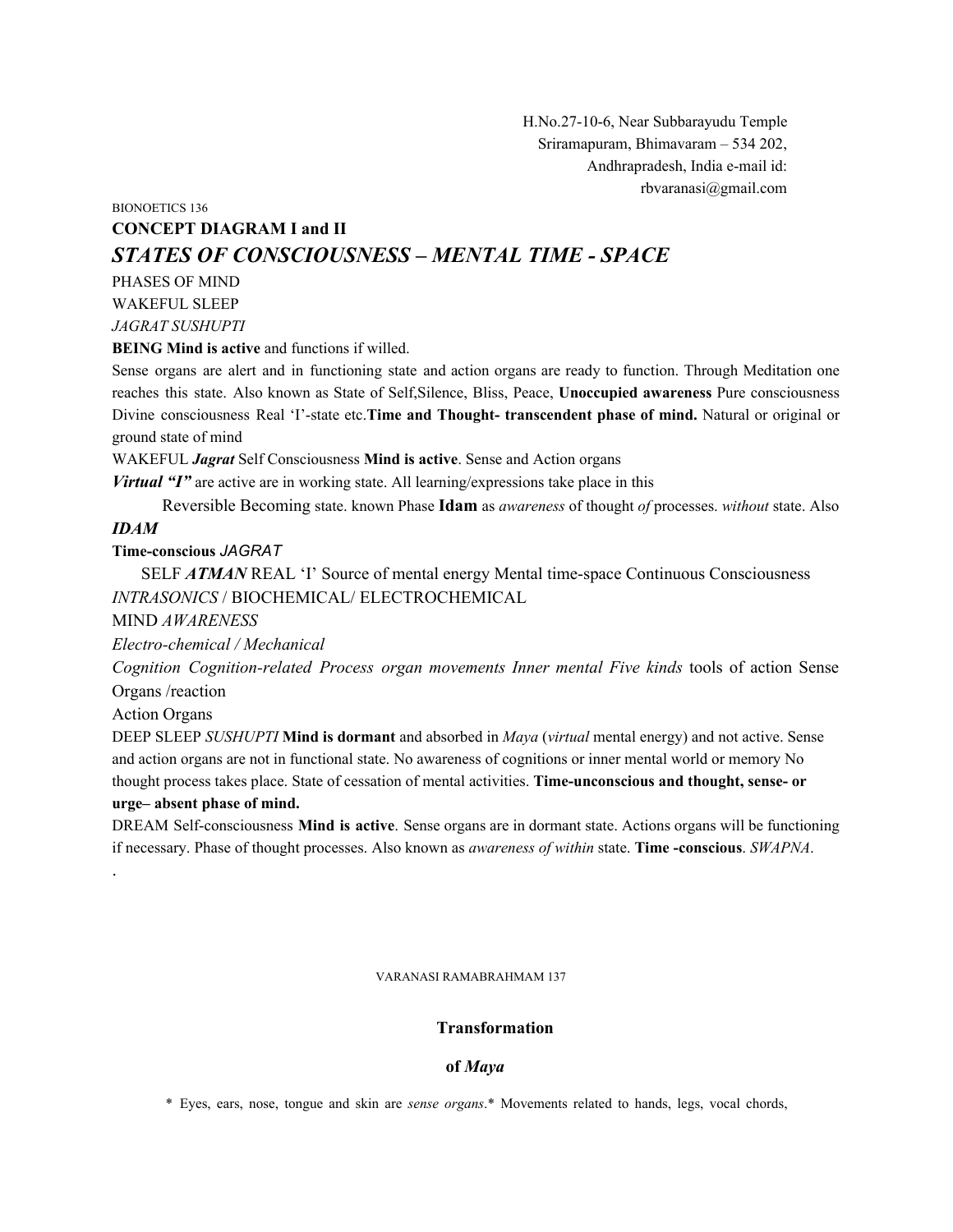reproductive organ and bowels are *action organs*. \*\**Manas, Buddhi, Chittam and Ahamkaram* are inner mental tools *(antahkaranas)*. Experiences created by perceived object-energy forms memory are (*vasanas)*. Stored and retrieved collection of collection of perceived object-energy forms and is called inner mental world (*prapancham*, *IDAM,, jagat or viswam*). *Maya* is also the **current of awareness.**

BIONOETICS 138

## *II - ARCHITECTURE OF MIND AS EXPRESSED IN THE UPANISHADS*

**SELF** Mental time- space/Natural state of mind

**Source of mental energy**

**Pure Consciousness Being**

*Infrasonic Oscillator* **10**

*Virtual Mental energy*

*Infrasonic form Cognition/Urge related Mechanical actions*

**Conscious awareness - Mind**

*Inner mental tools Five kinds of action*

*Cognition/biochemic al Electro-chemical*

*Manas*–Perception – Recording & Recollection of cognitions.

*Five types of mechanical energy transduction*

*Buddhi* - Intellectual functions *Chittam* – Cognition created Experience/Moods/Meaning/ Senses/Understanding /Memories Recording & Recollection

*Ahamkaram* – Self-consciousness **Action Organs**- Movements relating to -Leg, Hand, Vocal Chords, Reproductive organ and Bowels.

Modulated mental tool*- Manas*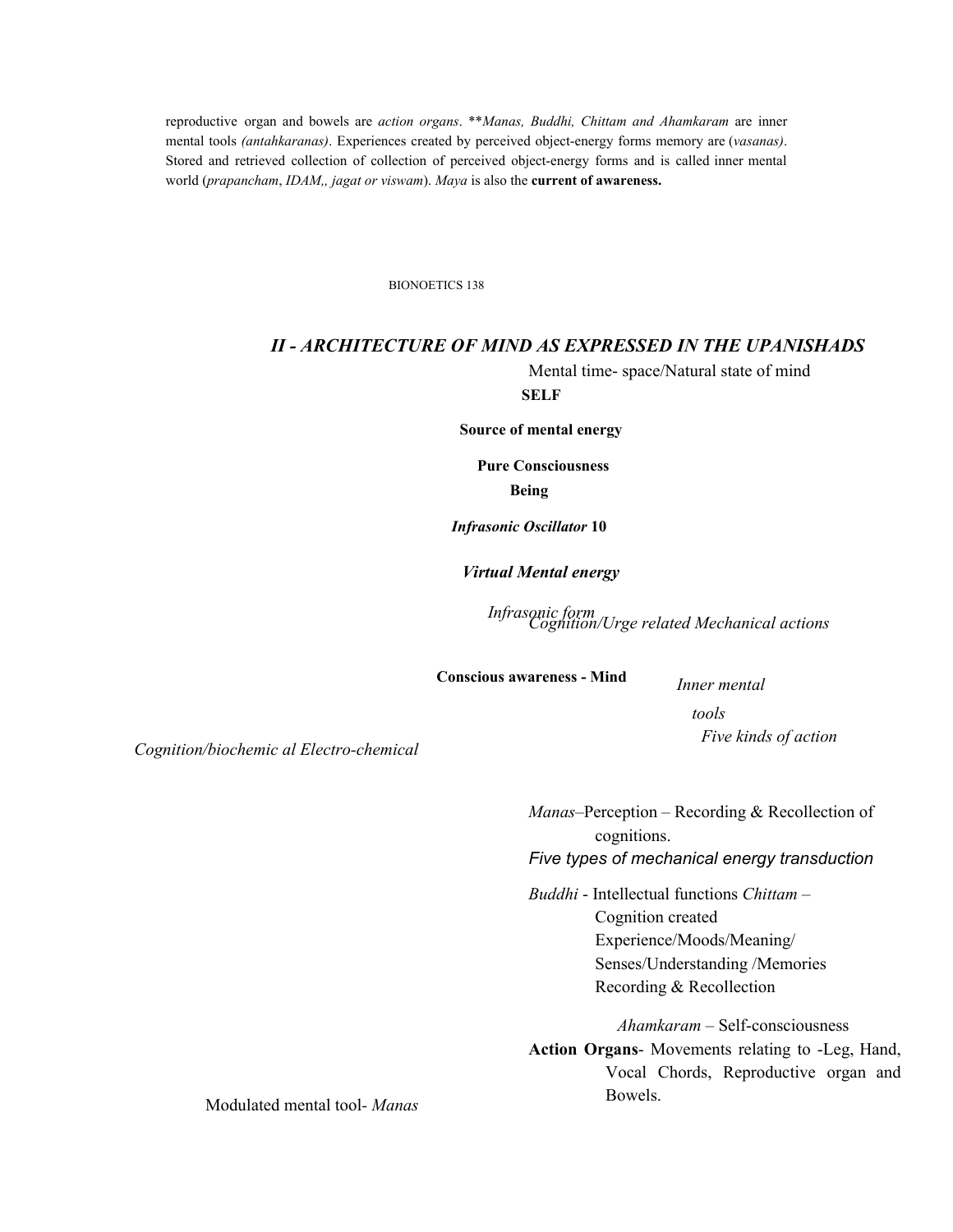Tongue (chemical) & Skin (mechanical/heat) ACTION/REACTIONACCORDI NG TO SENSING, EXPERIENCE /VOLITION /UNDERSTANDING /MOOD PERCEPTION, THOUGHT OR URGES OR ACTIVATION OF MEMORY/MEANING (SENSE)

**Sense organs** – Eyes (light), Ear (sound), Nose,

## **Structure and function of mind is a combined operation of all these**

VARANASI RAMABRAHMAM 139

#### **CONCEPT DIAGRAM III**

## **THE GIST OF HUMAN COGNITON AND COMMUNICATION PROCESSES**

## **Consciousness (Being-***Sat***) Awareness (Becoming-** *idam***)**

**Speaker:** Modulation-*purodhana*

*Infrasonics Infrasonics/biochemical electrochemical mechanical/stimuli*

*Brahman/Atman chidaabhaasa/maya/pranavam antahkaranan karmendreyani / jnaanendrayani*

Import experience/understanding/insight feeling/thought/perception actions/reactions/cognitions

*Vivartanam*-Reversible Becoming

*Bhakti sphota+icccha/artha sakti vibhakti / jnnana sakti ucchaarana/kriya sakti*

*Para/tatpara/ Tatparya pasyanti madhyama vaikhari*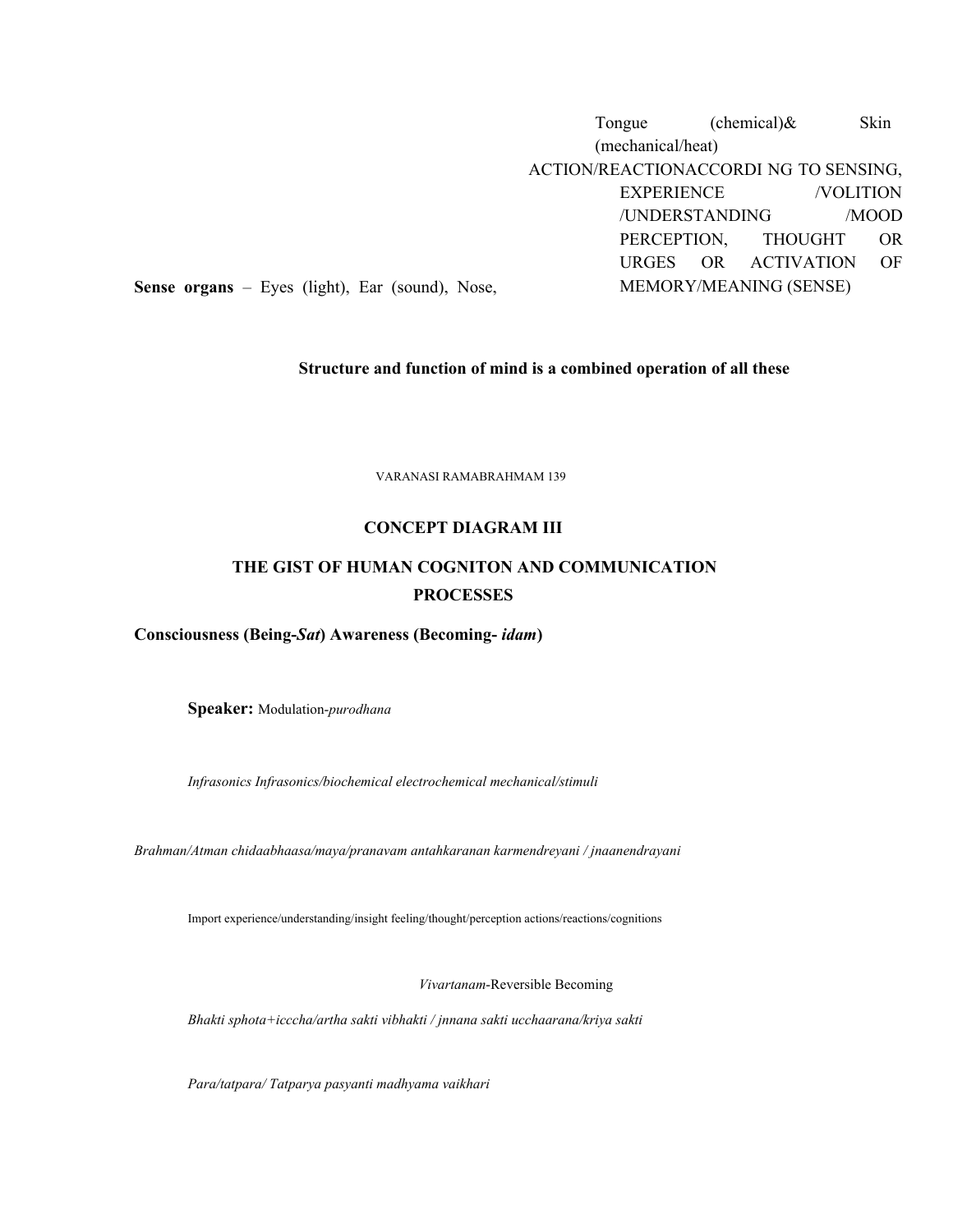Purport mood/ urge/sense/ verb sentence/ subject-verb-object sentence in sound form *Infrasonics*

*Infrasonics/biochemical electrochemical mechanical/stimuli*

*tirodhana* - Demodulation **:**

**Listener**

BIONOETICS 140

## REFERENCES:

Radhakrishnan, S., (1993), *Indian Philosophy Vol. One and Vol. Two*, Centenary Edition,

Oxford University Press, Bombay, Calcutta, Madras. Radhakrishnan. S. (1994), *The Principal Upanishads*, Indus, An imprint of Harper Collins

Publishers India. Ramabrahmam, V. (1997), *Meditation on the Self through Physics*, Proceedings of the World

Congress for the Synthesis of Science and Religion, Calcutta. Ramabrahmam, V. (2003) *The Significance and Use of Absence, Bharatiya Bauddhika*

*Sampada* November 2003, 7. Ramabrahmam, V. (2004), *A modern scientific awareness of Upanishadic Wisdom: Implications to Physiological Psychology and Artificial Intelligence* Proceedings of the World Congress on Vedic Sciences, VijnanaBharati, Bangalore, 562-68. Ramabrahmam, V. (2005a), *Human cognitive process-An ancient Indian model,* Proceedings of the International Vedic Conference on Contribution of Vedas to the World, Haridwar. Ramabrahmam, V. (2005b), *Being and Becoming: A Physics and Upanishadic Awareness of*

*Time and Thought Process,* LudusVitalis, XIII Num. 24, 139-154. Ramabrahmam, V. (2006), *Elements of cognitive sciences and artificial intelligence in Gayatri Mantra -* Proceedings of National seminar on Bharatiya Heritage in Engineering and Technology at Department of Metallurgy and Inorganic Chemistry, I.I.Sc., Bangalore, India, 249-254. Ramabrahmam.V. (2007a), *The Science of Human Consciousness*. LudusVitalis, XV. No.

27, 127-142. Ramabrahmam, V. (2007b), *The physics and electronics meaning ofvivartanam, Paper presented at 2 nd World Congress on Vedic Sciences, February 9-11, 2007 Banaras Hindu University, VARANASI, UP, India* 2007. Ramabrahmam, V., (2009c) *A PHYSICS AND COMMUNICATION ENGINEERING INSIGHT OF BRAHMA JNAANA,* Presentation at Eighteenth International Congress of Vedanta at University of Massachusetts-Dartmouth, MA, July 16- 19, 2009. Ramabrahmam, V., (2009d),